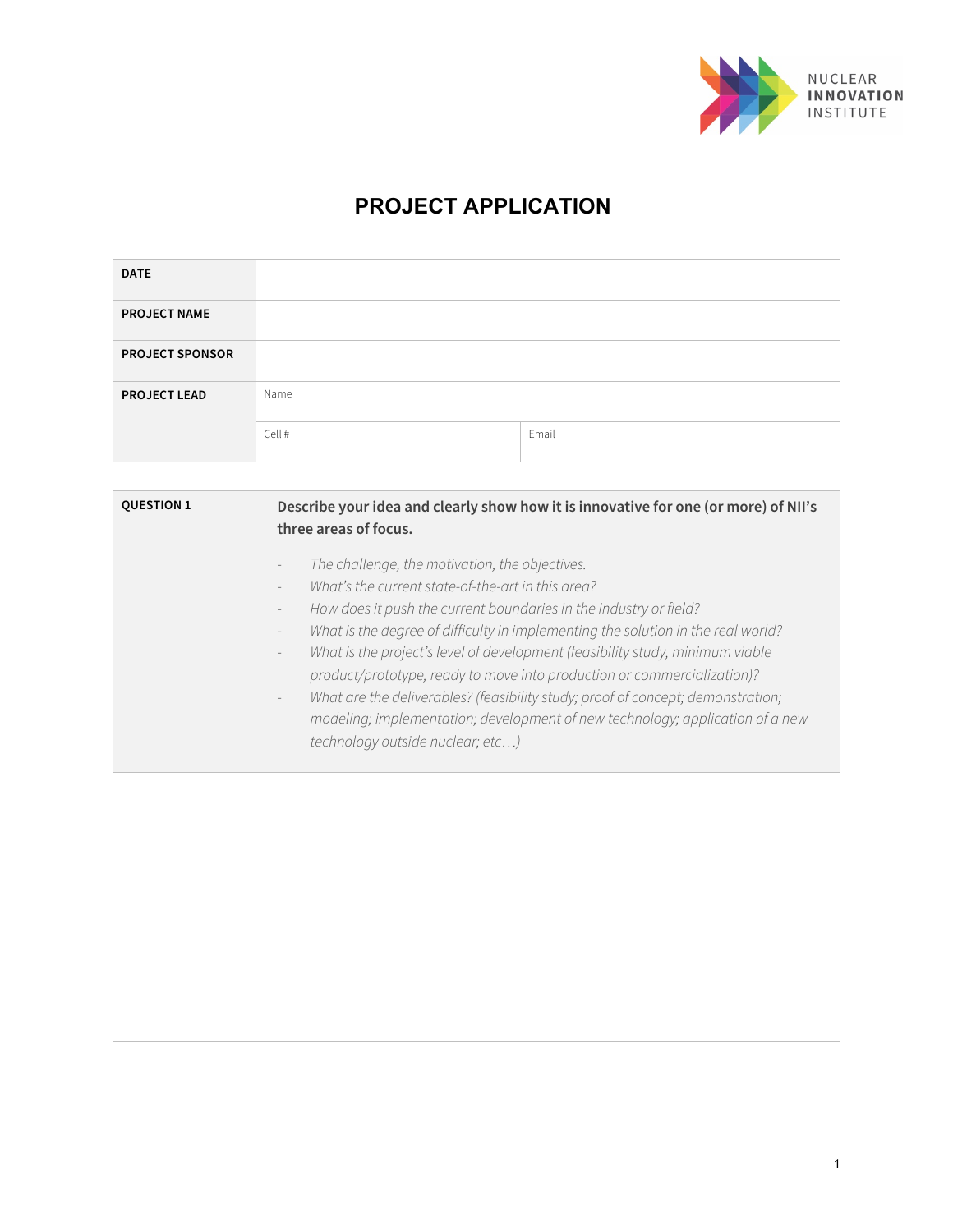

| <b>QUESTION 2</b> | Describe how this project would benefit the nuclear industry or the field in which it<br>applies (environmental sustainability, nuclear medicine, etc).                                                                                                                                                                                                                                                                                                                                                                                                                                                                                                                                                                    |
|-------------------|----------------------------------------------------------------------------------------------------------------------------------------------------------------------------------------------------------------------------------------------------------------------------------------------------------------------------------------------------------------------------------------------------------------------------------------------------------------------------------------------------------------------------------------------------------------------------------------------------------------------------------------------------------------------------------------------------------------------------|
|                   | How will the project save costs?<br>How does it improve the nuclear process or field in which it applies?<br>$\overline{\phantom{a}}$<br>Does it give the Canadian nuclear industry a global advantage?<br>What is the business case or expected economic benefit?<br>$\overline{\phantom{a}}$<br>Does it open a new market opportunity?<br>Could it lead to a spin-off company or division?<br>$\overline{\phantom{a}}$<br>Does the project offer potential social benefits (safety, environmental, health, new<br>skills for workers)?<br>Does it improve the skills and capabilities of the workforce?<br>Is it scalable or does it serve as a model for the rest of the industry?<br>Does it improve the supply chain? |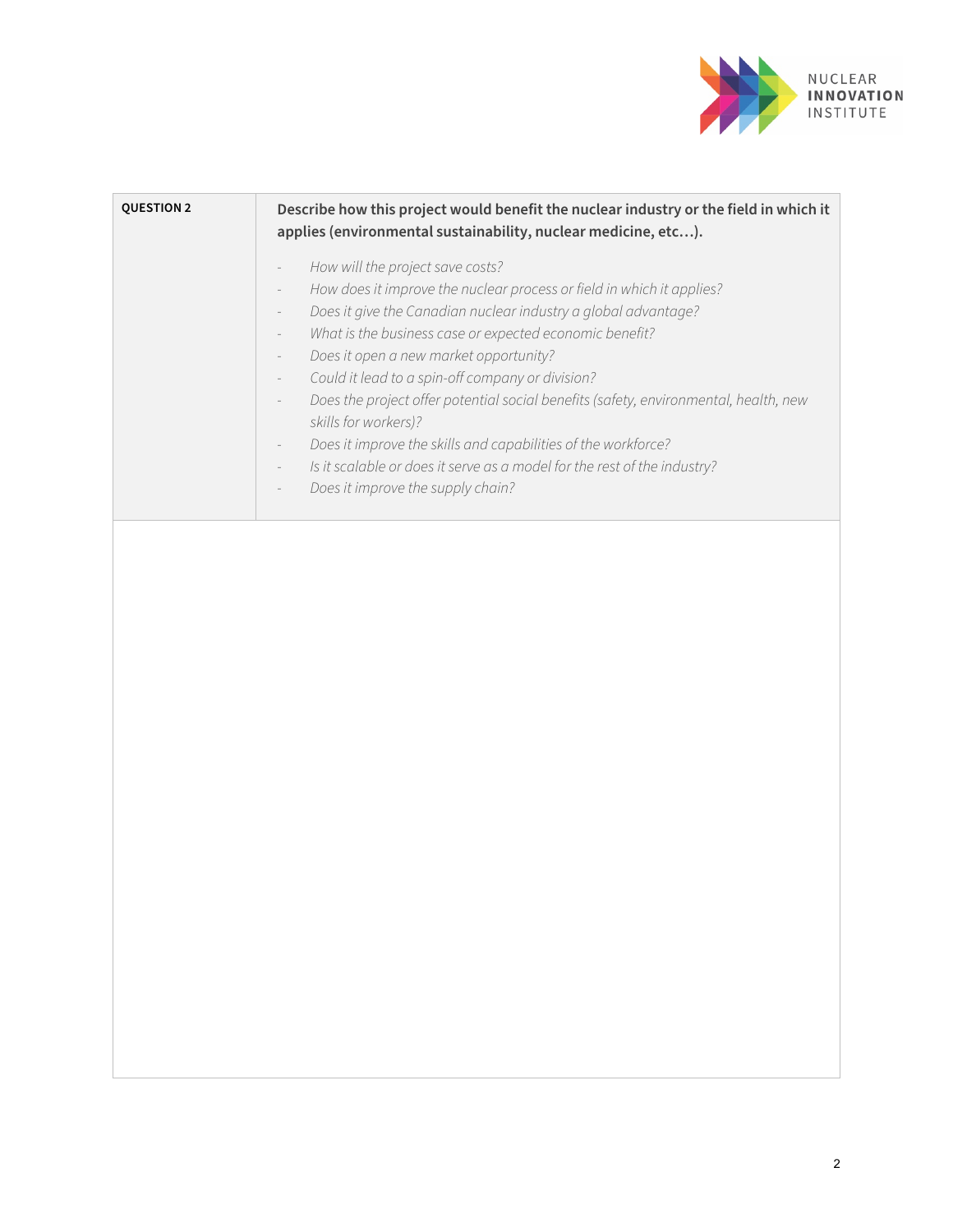

| <b>QUESTION 3</b> | What is the likelihood that the solution/technology/process can be implemented in<br>the real world?                                                                                                                                                                                                                                                                                                   |
|-------------------|--------------------------------------------------------------------------------------------------------------------------------------------------------------------------------------------------------------------------------------------------------------------------------------------------------------------------------------------------------------------------------------------------------|
|                   | How will the hypothesis/technology/process solution be tested?<br>$\overline{\phantom{0}}$<br>What are the obstacles to adoption?<br>$\overline{\phantom{0}}$<br>Are they surmountable and how?<br>$\overline{\phantom{0}}$<br>Can it be applied within the existing regulatory framework?<br>$\equiv$<br>How do you plan to mitigate risks against adoption and scale up?<br>$\overline{\phantom{0}}$ |
|                   |                                                                                                                                                                                                                                                                                                                                                                                                        |
|                   |                                                                                                                                                                                                                                                                                                                                                                                                        |
|                   |                                                                                                                                                                                                                                                                                                                                                                                                        |
|                   |                                                                                                                                                                                                                                                                                                                                                                                                        |
|                   |                                                                                                                                                                                                                                                                                                                                                                                                        |
|                   |                                                                                                                                                                                                                                                                                                                                                                                                        |
|                   |                                                                                                                                                                                                                                                                                                                                                                                                        |
|                   |                                                                                                                                                                                                                                                                                                                                                                                                        |
|                   |                                                                                                                                                                                                                                                                                                                                                                                                        |
|                   |                                                                                                                                                                                                                                                                                                                                                                                                        |
|                   |                                                                                                                                                                                                                                                                                                                                                                                                        |
|                   |                                                                                                                                                                                                                                                                                                                                                                                                        |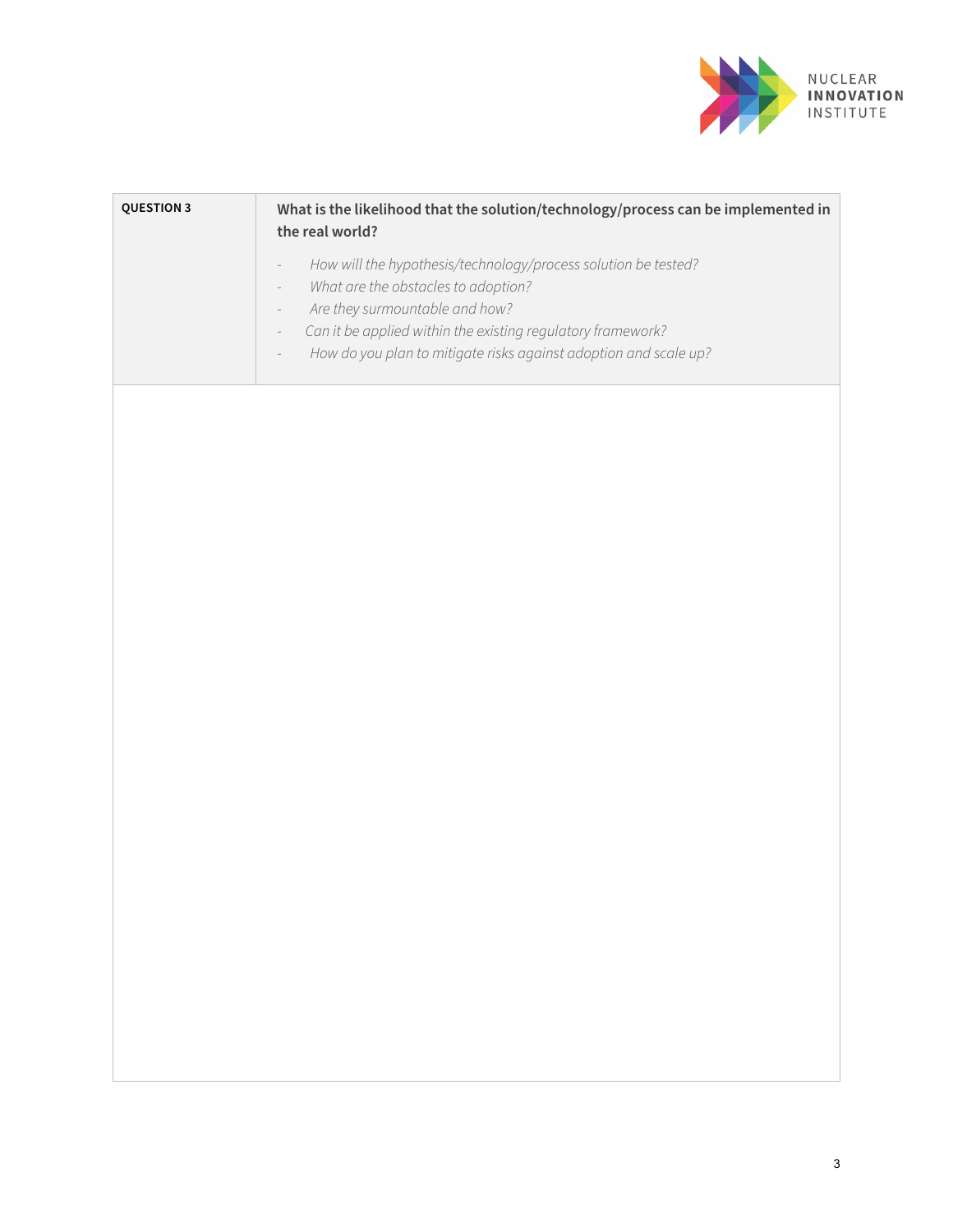

| <b>QUESTION 4</b> | Has this solution or something similar been tried/implemented elsewhere in<br>the world?                                                                                                                                                                                                                                                                                                  |
|-------------------|-------------------------------------------------------------------------------------------------------------------------------------------------------------------------------------------------------------------------------------------------------------------------------------------------------------------------------------------------------------------------------------------|
|                   | Is it net new to the industry?<br>$\overline{\phantom{0}}$<br>To Canada?<br>$\overline{\phantom{a}}$<br>To your company?<br>$\overline{\phantom{a}}$<br>Does the project apply technologies already in use in the industry or would it<br>$\overline{\phantom{a}}$<br>introduce new technologies to nuclear?<br>Why is this technology/process/solution better than other, existing ones? |
|                   |                                                                                                                                                                                                                                                                                                                                                                                           |
|                   |                                                                                                                                                                                                                                                                                                                                                                                           |
|                   |                                                                                                                                                                                                                                                                                                                                                                                           |
|                   |                                                                                                                                                                                                                                                                                                                                                                                           |
|                   |                                                                                                                                                                                                                                                                                                                                                                                           |
|                   |                                                                                                                                                                                                                                                                                                                                                                                           |
|                   |                                                                                                                                                                                                                                                                                                                                                                                           |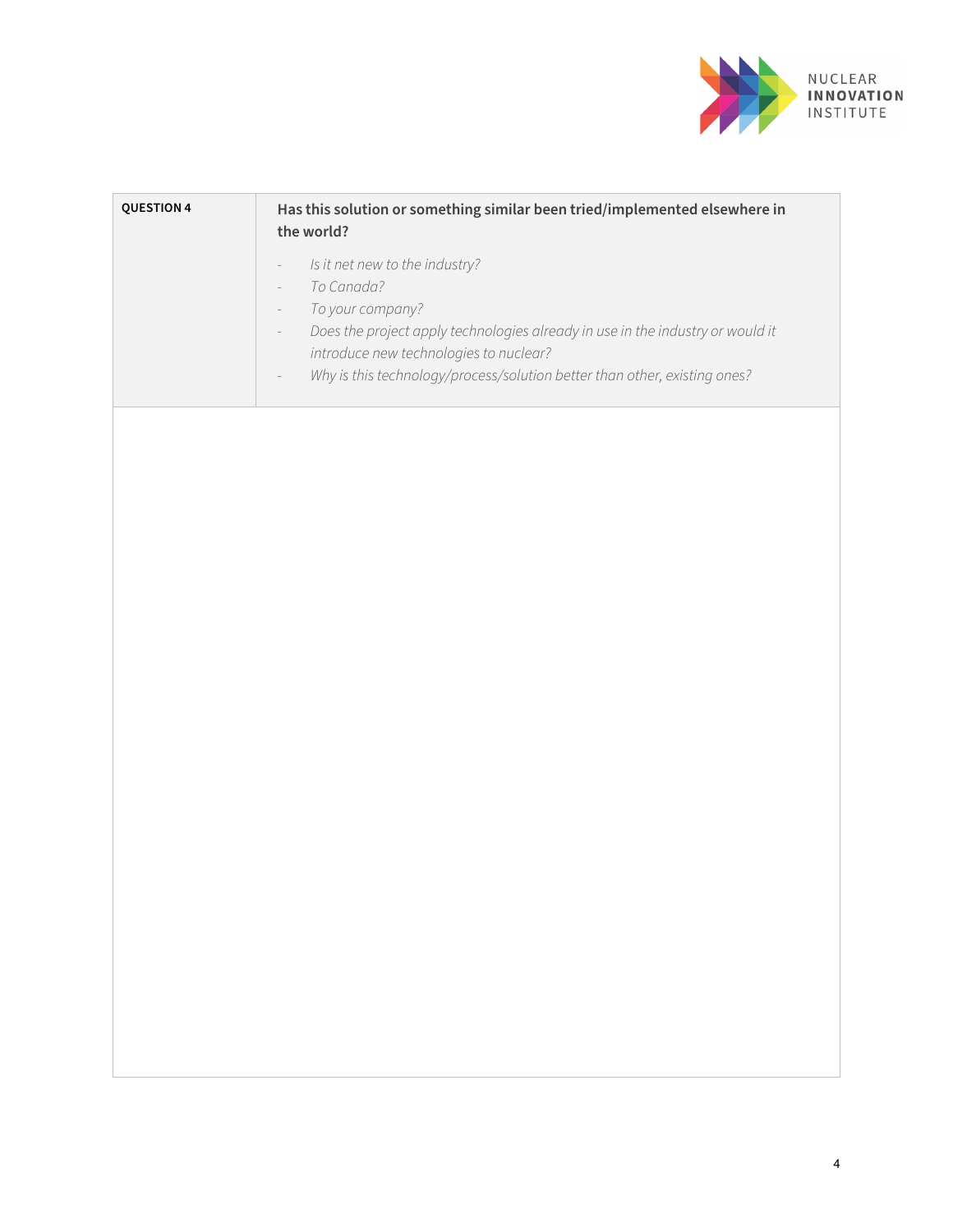

| <b>QUESTION 5</b> | What are the project's anticipated costs?                                                                                                                                                                                                                                                                                                                                                                                                  |
|-------------------|--------------------------------------------------------------------------------------------------------------------------------------------------------------------------------------------------------------------------------------------------------------------------------------------------------------------------------------------------------------------------------------------------------------------------------------------|
|                   | Breakdown the project cost by estimated spending on:<br>$\overline{\phantom{0}}$<br>Labour<br>$\bullet$<br>Technology<br>$\bullet$<br>Software<br>$\bullet$<br>Machinery and equipment<br>$\bullet$<br>Licensing<br>$\bullet$<br>Will the project use subcontractors?<br>$\overline{\phantom{a}}$<br>Does the project require external funding?<br>$\overline{\phantom{a}}$<br>Is there an investment opportunity?<br>$\label{eq:reduced}$ |
|                   |                                                                                                                                                                                                                                                                                                                                                                                                                                            |
|                   |                                                                                                                                                                                                                                                                                                                                                                                                                                            |
|                   |                                                                                                                                                                                                                                                                                                                                                                                                                                            |
|                   |                                                                                                                                                                                                                                                                                                                                                                                                                                            |
|                   |                                                                                                                                                                                                                                                                                                                                                                                                                                            |
|                   |                                                                                                                                                                                                                                                                                                                                                                                                                                            |
|                   |                                                                                                                                                                                                                                                                                                                                                                                                                                            |
|                   |                                                                                                                                                                                                                                                                                                                                                                                                                                            |
|                   |                                                                                                                                                                                                                                                                                                                                                                                                                                            |
|                   |                                                                                                                                                                                                                                                                                                                                                                                                                                            |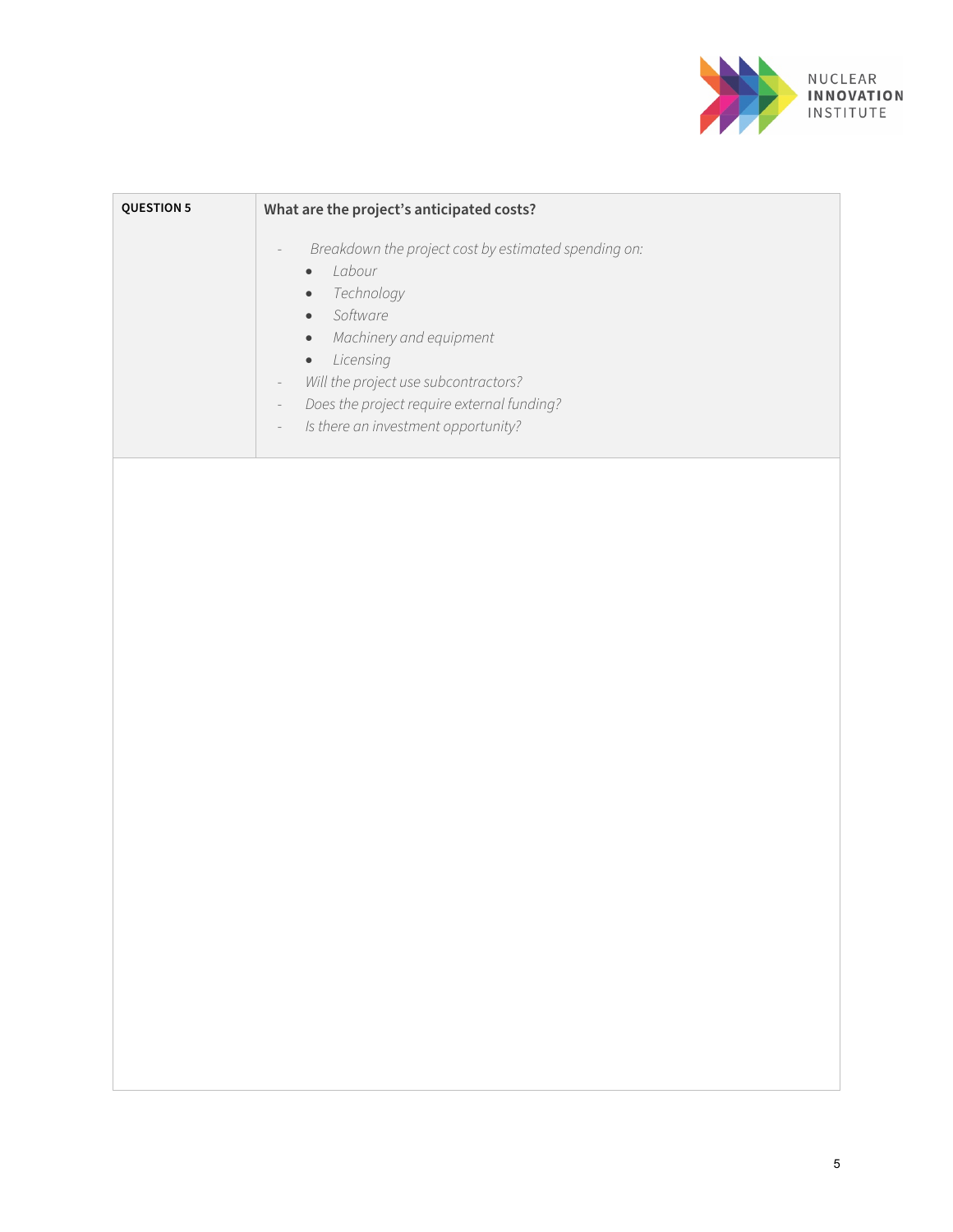

| <b>QUESTION 6</b> | Describe the make-up of the innovation team.                                                                                                                                                                                                                                                                                                                                                                                                                                                                                                                                                                                                                                               |
|-------------------|--------------------------------------------------------------------------------------------------------------------------------------------------------------------------------------------------------------------------------------------------------------------------------------------------------------------------------------------------------------------------------------------------------------------------------------------------------------------------------------------------------------------------------------------------------------------------------------------------------------------------------------------------------------------------------------------|
|                   | List all project participants, their role, and identify any gaps in capabilities (skills,<br>software, technologies, assets, etc) that need to be filled from outside the<br>participant group.<br>Who will manage the project?<br>What is the innovation team's experience (previous projects in similar areas, years of<br>experience, etc)?<br>Do the partners have the ability, skills and experience to manage the project<br>themselves?<br>Do the partners already have a breakdown of roles and responsibilities of<br>participants?<br>What additional skills does the project team require?<br>What additional assets does the project team require?<br>$\overline{\phantom{a}}$ |
|                   |                                                                                                                                                                                                                                                                                                                                                                                                                                                                                                                                                                                                                                                                                            |